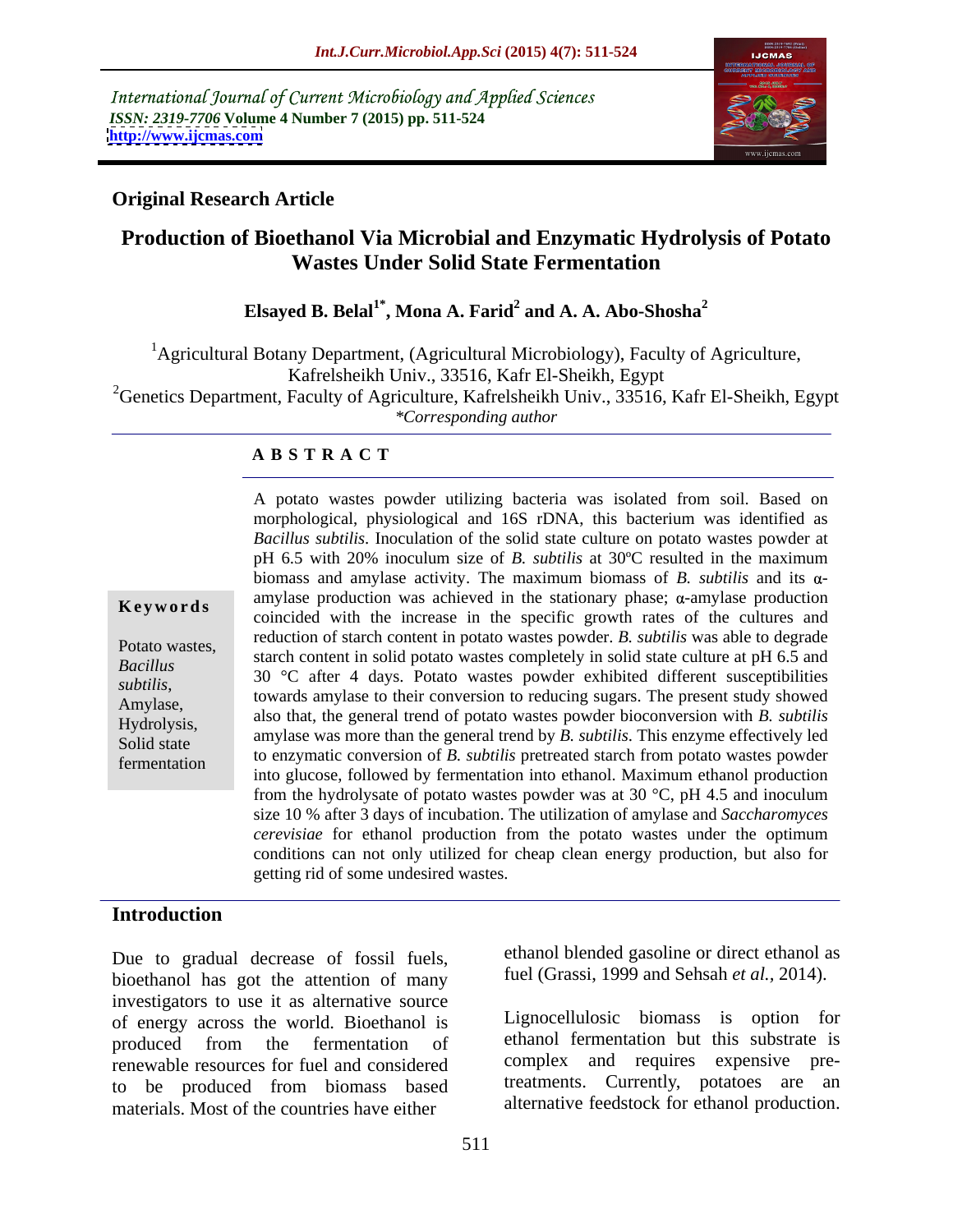the world. Potatoes are starchy crops which as good producers of alpha-amylase for do not require complex pre-treatments. various applications (Belal *et al.,* 2014). Moreover, during processing of potato, particularly in the potato chip industry, crops grown for local consumption, export approximately 18% of the potatoes are and processing. Potatoes production 2013 generated as waste. Different of potato was 4.8 million tons from 148,000 Hectare wastes potato industry can be a good carbon with an average of 26.9663 tons per Hectare source for yeast during alcohol fermentation (FAO, 2014). Different methods created for (Fadel, 2000; Yamada *et al.,* 2009 and potato wastes utilization were reported by Adarsha *et al.,* 2010). Amylases ( -amylase, -amylase and glucoamylase) are employed for hydrolysis of starchy materials.  $\alpha$ - Belal *et al.*, 2014). So, the aim of the present Amylase hydrolyses the  $1,4$ - $\alpha$ -D-glucosidic study is designed to isolate and characterize linkages in the linear amylase chain, of the potato wastes degrading randomly. However, amyloglucosidase microorganisms and production of cleaves the 1,6-a-linkages at the branching bioethanol via microbial and enzymatic points of amylopectin as well as  $1,4-\alpha$ - hydrolysis of potato wastes under solid state linkages. Amylases are of great significance fermentation. in biotechnological applications ranging from food, fermentation, detergent, Materials and Methods pharmaceutical, brewing and textile to paper industries (Pandey *et al.,* 2000). Production **Isolation and selection of the highest** of these  $\alpha$  amylases has been investigated **amylase-producing strain** through submerged (SmF) and solid-state fermentation (SSF). However, the contents Samples of soil were collected from of a synthetic medium are very expensive different localities in Kafr El-sheikh and uneconomical, so they need to be Governorate, Egypt. Samples of soil were replaced with more economically available added as 10 g to 90 ml of sterilized distilled agricultural and industrial by products, as water. The flasks were subjected to shaking they are considered to be good substrates for for 30 min on a rotary shaker (150 rpm) at SSF to produce enzymes (Sodhi *et al.*, 2005; com temperature. Dilution series were Rameshkumar and Sivasudha, 2011; Saxena prepared in a glass test tube containing 9 ml and Singh, 2011). The solid-state distilled water up to  $1:10^{-6}$ . Ten-fold fermentation (SSF) process has been dilutions were prepared and then 100 µl was developed and used more extensively. It has transferred onto nutrient agar (Beef extract advantages over SmF like simple technique, (3 g/l), peptone (5 g/l), starch (10 g/l), Agar low capital investment, cheaper production (15-20 g/l)) plates containing starch (10 g/L) of enzyme having better physiochemical and spread evenly with glass triangle. The properties, lower levels of catabolite plates were sealed in polyethylene bags and repression and better product recovery were incubated at 30 C for 7 days (Baysal *et al.,* 2008; Belal, 2003; Belal and monitored for appearance of colonies. After El-Mahrouk, 2010; Belal and Khalafalla, 72 h incubation at 30 ºC, isolated colonies 2011; Belal, 2013a). *Bacillus* strains such as were transferred to fresh nutrient agar plates *Bacillus subtilis*, *Bacillus*  containing starch and allowed to incubate *stearothermophilus*, *Bacillus licheniformis*

Potatoes are the second most used food in and *Bacillus amyloliquefaciens* are known Potato in Egypt is one of the most important many investigators (Khan *et al.,* 2012; Duhan *et al.,* 2013; Sehsah *et al.,* 2014; of the potato wastes degrading microorganisms and production of fermentation.

# **Materials and Methods**

# **amylase-producing strain**

 $-6$  T<sub>on</sub> fold . Ten-fold for another 72 h at 30ºC. Plates were then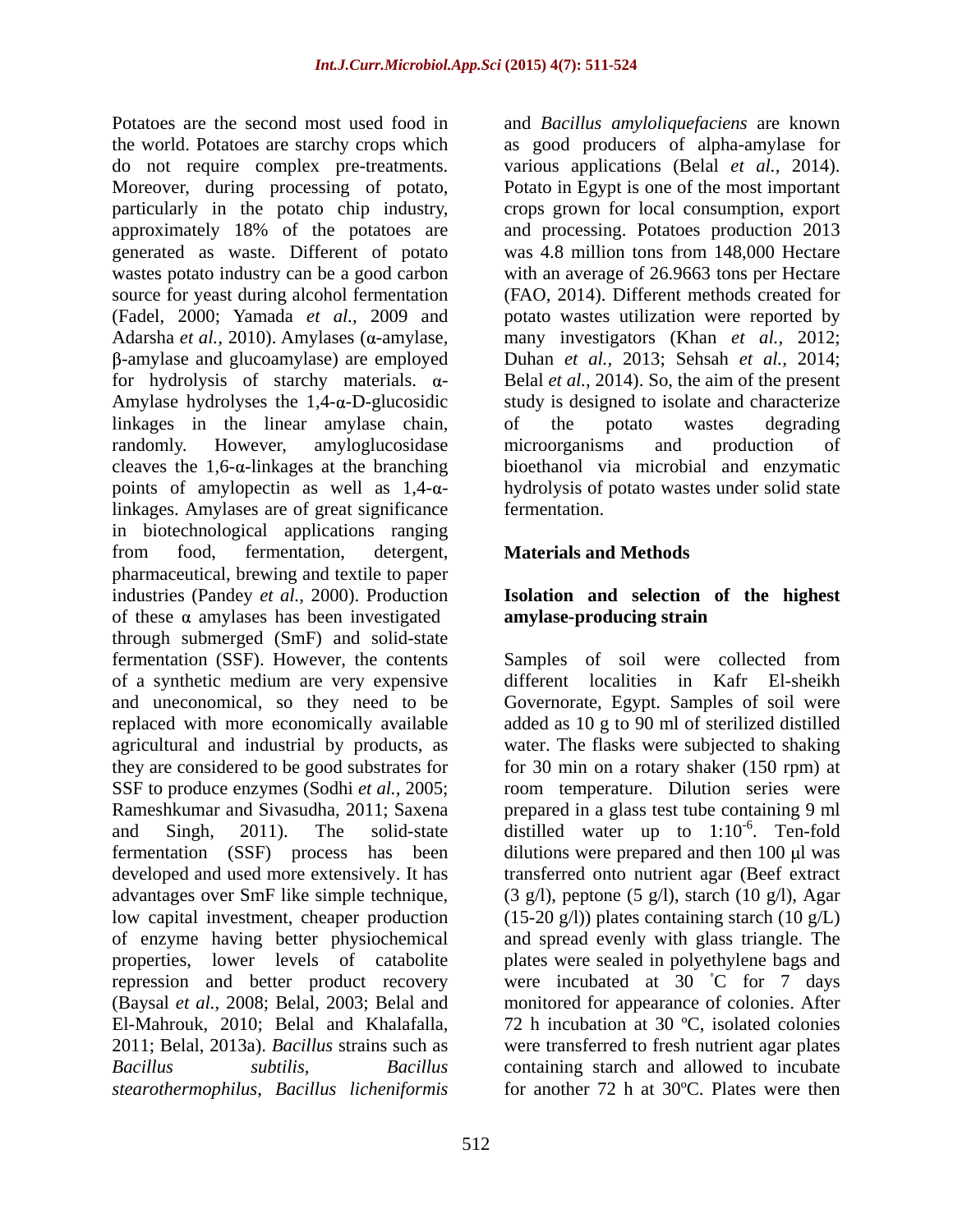flooded with 1 % Gram's iodine solution evolutionary distances were computed using and the isolate producing wider clear zone the Maximum Composite Likelihood maintained through repeated streaking of the isolated strain on fresh nutrient agar medium searched using the Close-Neighborwidest clear zone was selected as the most The analysis involved 43 nucleotide least three independent experiments were control. All experiments were performed in

The efficient selected starch degrading strain **Amylase production in solid state** (designated as E19) was identified **fermentation** depending morphological and physiological characteristics as described by Parry *et al.,* (1983) and 16S rDNA sequencing as follow:

The amplified product of approximately 1254 bp (1,254 bp for nested PCR) was wastes and refrigerators keeping fruit and carried out according to Claudio *et al.,* vegetables of Kafr-El-Sheikh and El- (2002). Sequencing was performed using a Gharbia Governorates, Egypt. The samples Big Dye terminator cycle sequencing kit were placed after removing the rotted parts (Applied BioSystems, Foster City, CA). in polyethylene bags, sealed, transferred to Sequencing products were purified by using the laboratory. These waste materials were  $Centri-Sep<sup>TM</sup>$  Columns (Princeton peeled and cut into pieces, washed, spread Separations, Adelphia, NJ) and were on trays and oven dried at 70°C. The dried resolved on an Applied BioSystems model 3100 automated DNA sequencing system stored in polythene bags at room (Applied BioSystems).

used to infer the phylogenetic tree. The

of hydrolysis was retained for further method according to Tamura *et al.* (2004), studies. Pure culture was obtained and and are in the units of the number of base containing starch. The pure culture stocks of Interchange (CNI) algorithm (Nei and these isolates were stored at 4 °C on nutrient Kumar, 2000) and a search level of the agar medium slopes containing starch (10 Neighbor-joining algorithm (Saitou and Nei, g/L). The bacterial isolate which formed the 1987) was used to generate the initial tree. efficient isolate in producing amylase. At sequences. Codon positions included were performed with the unspotted plate as a containing gaps and missing data were triplicates. positions in the final dataset. Evolutionary **Identification**  (Tamura *et al.,* 2013). the Maximum Composite Likelihood substitutions per site. The ME tree was searched using the Close-Neighbor-The analysis involved  $43$ 1st+2nd+ 3rd+Noncoding. All positions eliminated. There were a total of 765 analyses were conducted in MEGA5

# **Amylase production in solid state fermentation**

# **Preparation of substrate**

Potato wastes and rotted potatoes were collected from the market or household wastes were ground in mixer grinder and stored in polythene bags at room temperature.

The evolutionary history was inferred using Solid state fermentation method was used the Minimum Evolution method according since it consumes lesser power but produce to Rzhetsky and Nei (1992). The optimal more concentrated product. Fifty grams of tree with the sum of branch length = potato wastes powder were inserted into 0.67162741 was shown. The tree was drawn each 500 mL Erlenmeyer flasks with cotton to scale, with branch lengths in the same stopper. Each flask was finally inoculated units as those of the evolutionary distances with 10 ml of a cell suspension of *B. subtilis* (nutrient broth medium,  $10^7$  cfu/ml,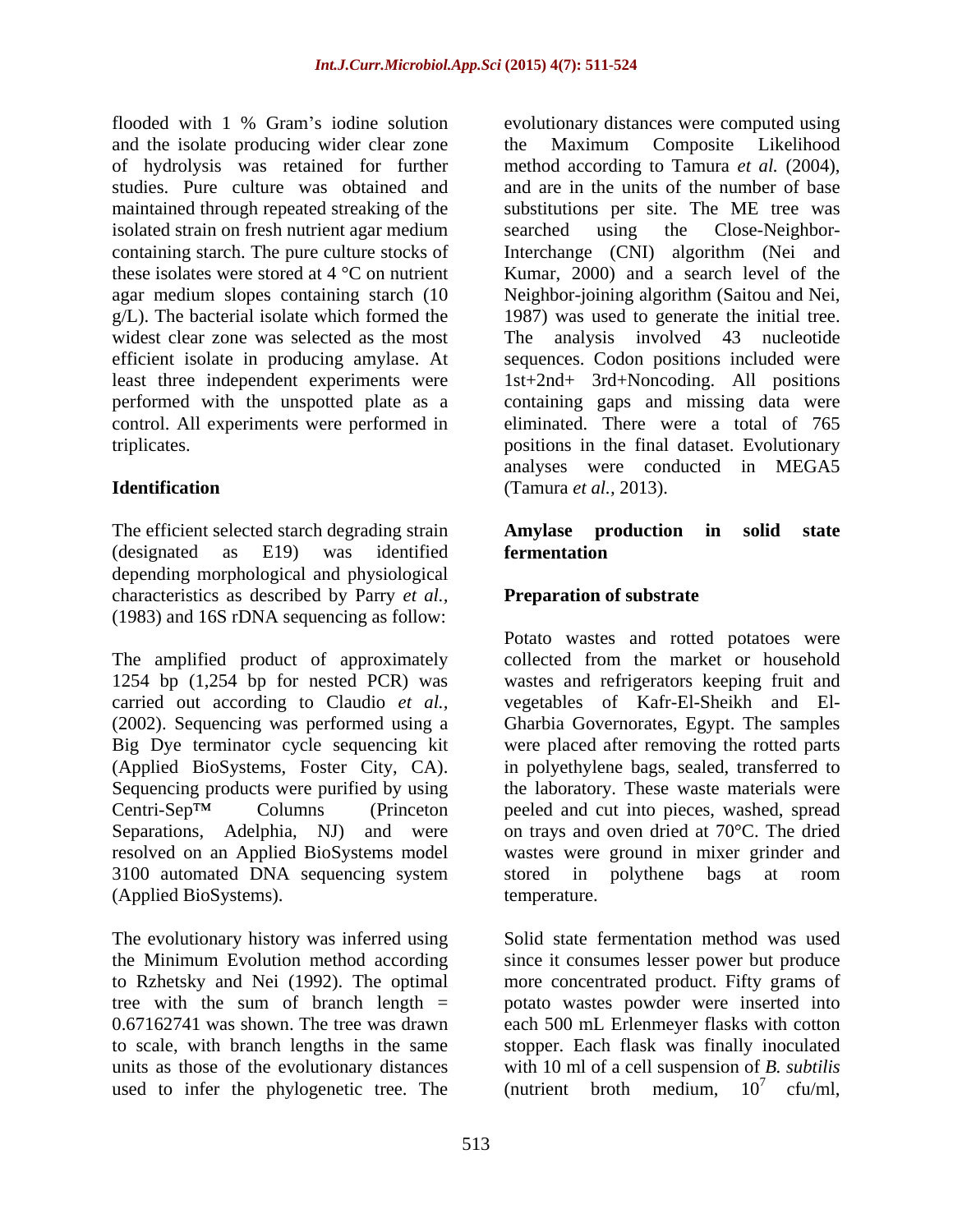were incubated at 30 °C under static conditions for 6 days (Belal, 2013a). The

production was investigated in solid state fermentation. The optimum pH for amylase production was estimated at various pH values 6, 6.5, 7, 7.5 and 8 and with appropriate buffer at 30 °C for 6 days. For determination of optimum temperature for amylase production, the reactions were carried out at 20, 30 and 40  $^{\circ}$ C and pH 6.5

size on *B. subtilis* growth and amylase production, SSF medium of potato waste powder was inoculated with different amounts of bacterial inocula [5,10, 15 and 20 % of bacterial culture  $(10^7 \text{ cftm})$  were experiments were incubated at pH6.5 and 30

waste powder was inoculated with different bacterial culture  $(8 \times 10^7 \text{ cftm})$  and incubated for varying time periods (1, 2, 3, 4, 5, and 6 day) at pH 7 and  $30^{\circ}$ C. Starch content was estimated daily by the method described by Aullybux and Puchooa (2013).

Amylase extraction was done by adding 100 ml of  $\Box 0.1$  M acetate buffer (pH 6.0) into each flask and the mixture incubated at 30°C

incubated at  $30^{\circ}$ C and 150 rpm for 3 days). on an orbital shaker, at 200 rpm for 1 h. The  $^{\circ}$ C and 150 rpm for 3 days). on an orbital shaker, at 200 rpm for 1 h. The Potato wastes powder was moistened to 65% suspended slurry was centrifuged at 10000 moisture content with nutrient broth medium  $\mu$  rpm for 20 min at 4 $\rm ^{o}C$  and filtered using containing mineral salts solution sterile membrane filter (0.2 mm). The  $(MgSO_47H_2O, 0.1\%; KH_2PO_4, 0.1\%; supernatant was used as the crude enzyme$  $CaCl<sub>2</sub>$ , 0.1 %; FeSO<sub>4</sub>, 0.05 % and solution (Belal, 2003; Belal and El-Mahrouk  $(NH_4)_2SO_4$ , 0.1 %). After mixing, flasks 2010; Belal, 2013a). Amylase activity was contents of the flasks were mixed and determined by plating appropriate dilutions autoclaved at 121°C for 20 min and mixed onto nutrient agar medium. The protein manually daily during incubation time. concentration of enzyme was determined Determination of optimal pH and experiments were performed in triplicates. temperature for *B. subtilis* amylase Control flasks of equal volume of media and solution (Belal, 2003; Belal and El-Mahrouk determined as described below. Numbers of bacterial cells in each culture were according to Lowry *et al.* (1951). All starchy waste.

# **Enzyme assay**

for 6 days. **and autoclaved.** Assay of **a**--amylase To investigate the effect of the inoculum by incubating 1 ml of an appropriately  $\int^7$  cfu/ml)] were 1h with agitation. The reaction was stopped added to the prepared flasks. The by adding DNS and kept in boiling water °C for 6 days. 540 nm using a spectrophotometer against Growth medium containing 50 g of potato reducing sugars were estimated amounts of bacterial inocula [20 % of  $\sigma$  cfu/ml)] and concentration was determined according to content was estimated daily by the method which releases 1µmole of reducing sugar as Alpha amylase activity was estimated using DNS (3, 5 dinitrosalicylic acid) method. Slurry of concentrations of potato waste powder (30 % w/v) was prepared in water activity.  $\alpha$ -amylase activity was determined by incubating 1 ml of an appropriately diluted enzyme solution with 5 ml of 30% autoclaved dried potato waste slurry solution, 1 ml of deionized water and 1 ml of 0.1 M acetate buffer (pH  $6.0$ ) at  $60^{\circ}$ C for bath for 10 min. The absorbance was read at glucose as the standard. In these tests, reducing sugars were estimated calorimetrically after Miller (1959), using glucose as standards. The crude enzyme Lowry *et al.* (1951). One unit of enzyme activity is defined as the amount of enzyme, glucose per minute, under the assay conditions (U/ml/min). The experiments were carried out in triplicates.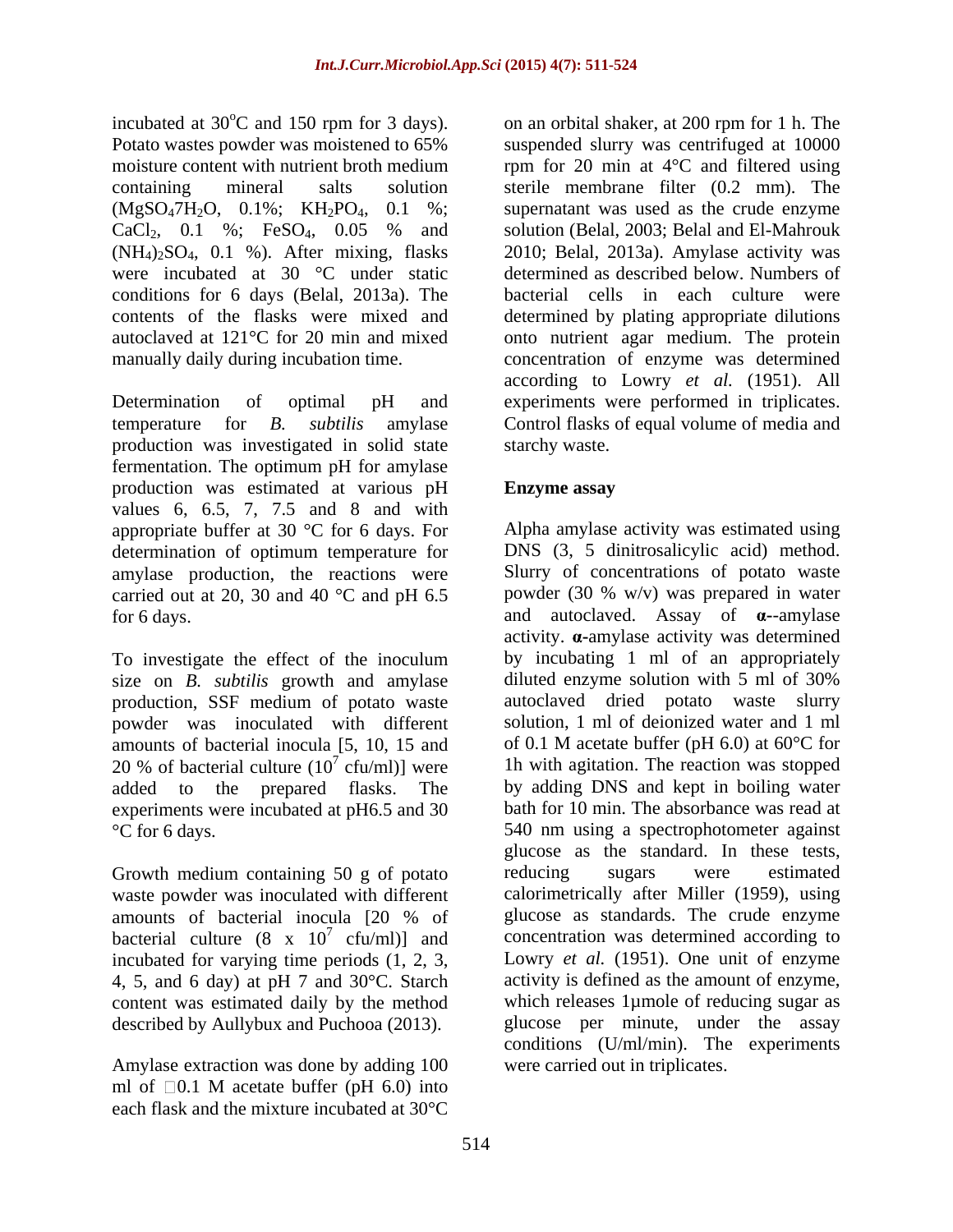# **Bioconversion of potato waste powder into bioethanol using** *B. subtilis* **amylase**

*B. subtilis* as efficient potato waste powder degrading microorganism was used for solid state fermentation as described above

The ability of the crude enzyme to The pH of hydrolysate (after hydrolysis with hydrolyze raw starch was studied using *B. subtilis* amylase) was adjusted to different potato waste powder. Slurry of levels (4, 4.5, 5, 5.5, 6, 6.5 and 7) and it was concentrations of potato waste was prepared fermented after inoculation with 10% of S. as described above. Crude *B. subtilis cerevisae* culture with colony count at 10 amylase solution, (1 ml); 1 ml of 0.1 M cfu/ml as described below. The fermentation acetate buffer (pH 6.0) and 5 ml of 30 % was carried out at 30°C and shaking at autoclaved dried potato waste slurry solution were incubated at  $60^{\circ}$ C for 1 h with  $\rm ^{o}C$  for 1 h with agitation. Susceptibility of the potato waste **Effect of temperature on bioethanol** powder to hydrolysis was determined in terms of the quantity of reducing sugars produced. The reaction was monitored by the yield of total reducing sugars estimated hydrolysate (after hydrolysis with *B. subtilis* by dinitrosalicylic acid method (Miller, amylase) was inoculated with 10% of S. 1959). *cerevisae* culture with colony count at 10

To investigate the effect of the inoculum of incubation as described below size, the hydrolysate (after hydrolysis with *B. subtilis* amylase) was inoculated with different concentrations of inoculum that is 5, 10, 15 and 20% (v/v) of *S. cerevisae*

period, the hydrolysate (after hydrolysis ethanol fermentation was composed of:

**Microorganism interval interval fermentation** was carried out at pH4.5, with with *B. subtilis* amylase) was inoculated with 10% of *S. cerevisae* culture with colony count at  $10^8$  cfu/ml as described below. The shaking at 200 rpm and 30°C for 4 days. Ethanol content in fermented sample was estimated daily as described below.

## **Enzymatic hydrolysis Effect of pH and temperature on bioethanol production**

fermented after inoculation with 10% of *S.*  8 cfu/ml as described below. The fermentation 200rpm for 3 days.

# **production**

**Optimization of fermentation conditions** was carried out at pH4.5, with shaking at **Effect of inoculum size** (20, 30, and 40<sup>o</sup>C). Ethanol content in To determine the optimum temperature, the amylase) was inoculated with 10% of *S.*  8 cfu/ml as described below and fermentation 200rpm and various temperatures degrees fermented sample was estimated after 3 days of incubation as described below

# **Fermentation**

culture with colony count at 10<sup>8</sup> cfu/ml and liquid state fermentation. *S. cerevisae* was kept for fermentation at pH4.5 with shaking used for fermentation. The yeast inoculum at 200rpm 30°C for 4 days. was prepared in YEPD broth. A loopful of **Effect of incubation period on bioethanol**  and incubated at 30 °C on rotary shaker (200 **production rpm**) for twenty four hours. The initial yeast For studying the effect of the incubation /ml. The production medium used for Bioethanol fermentation was conducted in twenty four hours old culture was inoculated count in fermentation sample was  $10^8$  cfu  $\frac{8}{2}$  of u cfu and the control of the control of the control of the control of the control of the control of the control of the control of the control of the control of the control of the control of the control of the control of the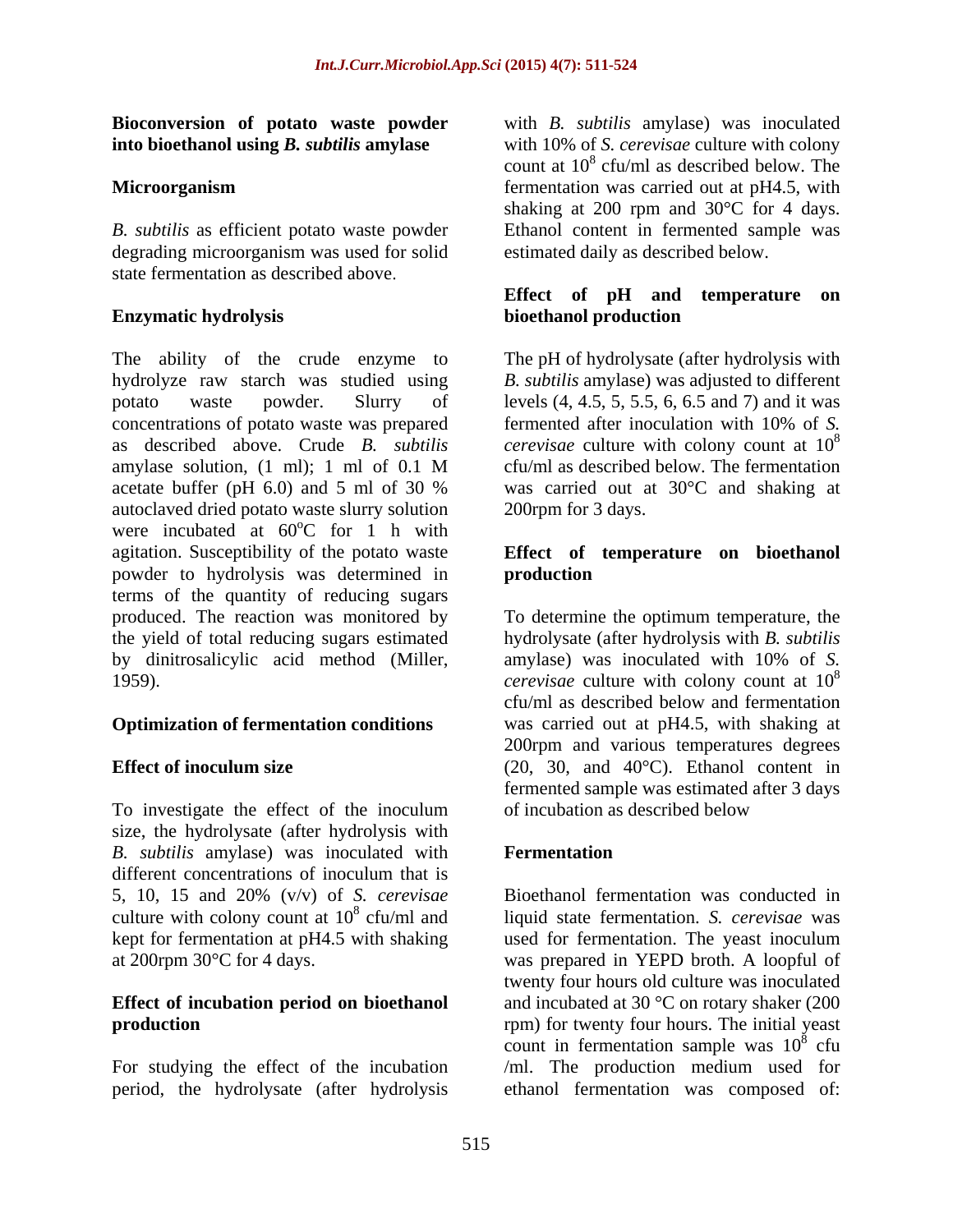used at 10 % ( $10^8$  cfu/ml) to inoculate the isolate was selected for further content was measured after fermentation

Data were calculated as mean  $\pm$  standard deviation (SD) and analyzed using analysis of variance (ANOVA). Probability of 0.05 or less was considered significant. The

designated as E19 exhibited the highest starch degradation ability (widest clear various applications (Hagihara *et al.,* 2001;

glucose (sugars solution obtained from zone) comparing with the other isolates. The saccharified starch),  $0.1\%$  KH<sub>2</sub>PO<sub>4</sub>,  $0.5\%$  results were compared with those obtained  $(NH_4)_2SO_4$ , 0.05%  $MgSO_4$ .7H<sub>2</sub>O and 0.1% with noninoculated medium incubated in the yeast extract, pH was adjusted to pH3.5. The respective media. E19 was found to be the medium is introduced in 250 mL capacity most efficient starch degrading bacterial flasks containing 100 mL of the isolate and degraded starch completely on fermentation medium. This inoculum was agar plates after 4 days, therefore,this cfu/ml) to inoculate the isolate was selected for further hydrolyzate from the pretreated potato waste investigations. Screening of purified cultures mash samples. All experiments were was done on medium supplemented with 1% incubated as described above. The ethanol starch the cultures growing in cultivation (Caputi *et al.,* 1968)**.** and the zone of hydrolysis were obtained in **Statistical analysis** method has been used earlier by Khan and results were compared with those obtained with noninoculated medium incubated in the isolate was selected for further medium were flooded with iodine solution the plates showing starch hydrolysis. Similar Briscoe (2011) and Belal *et al.* (2014).

# **Identification of the efficient of starch degrading isolate**

statistical package of Costat Program (1986) Results in figure 1 showed that this bacterial was used for all chemometric calculations. strain (E19) was identified according to **Results and Discussion using analysis of 16S rDNA. This efficient** The most widely used screening method for postive, endospore forming, motile, and starch hydrolyzing organisms is the so called rods. According to the 16S rDNA analysis, clear zone" method. The extracellular the phylogenetic tree of the starch degrading hydrolyzing enzymes secreted by the target bacteria E19 and related bacterial species organism degrade the suspended starch in based on the 16S rDNA sequence is the agar medium into water soluble products provided in figure 1. It can be clearly seen thereby producing zones of clearance around that the *Bacillus* sp. E19 as starch the colony. The main advantage of this test hydrolyzing bacteria was included in the is that it is generally fast, cheap and simple, genus *Bacillus*and closely related to the and allows the simultaneous performance of species *subtilis*. It showed the highest a great number of parallel tests (Belal, 2003; sequence similarities with *Bacillus subtilis* Belal and El-Mahrouk, 2010; Belal and strain RhAn18 (100 %), respectively (Figure Khalafalla, 2011; Belal, 2013b; Belal *et al.,* 1). Among bacteria, *Bacillus* sp. is widely 2014). used for thermostable  $\alpha$ -amylase production From the microbial source (soil) a total of 50 *stearothermophilus*, *B. licheniformis*, *B.*  morphologically different starch *amyloliquefaciens* and *B. mojavensis* are hydrolyzing isolates were obtained. Among  $\blacksquare$  known to be good producers of  $\alpha$ -amylase 50 bacterial isolates, one bacterial isolate and most of these have been widely used for morphological, physiological as well as starch hydrolyzing strain (E19) was gram to meet industrial needs. *B. subtilis*, *B.*  commercial production of the enzyme for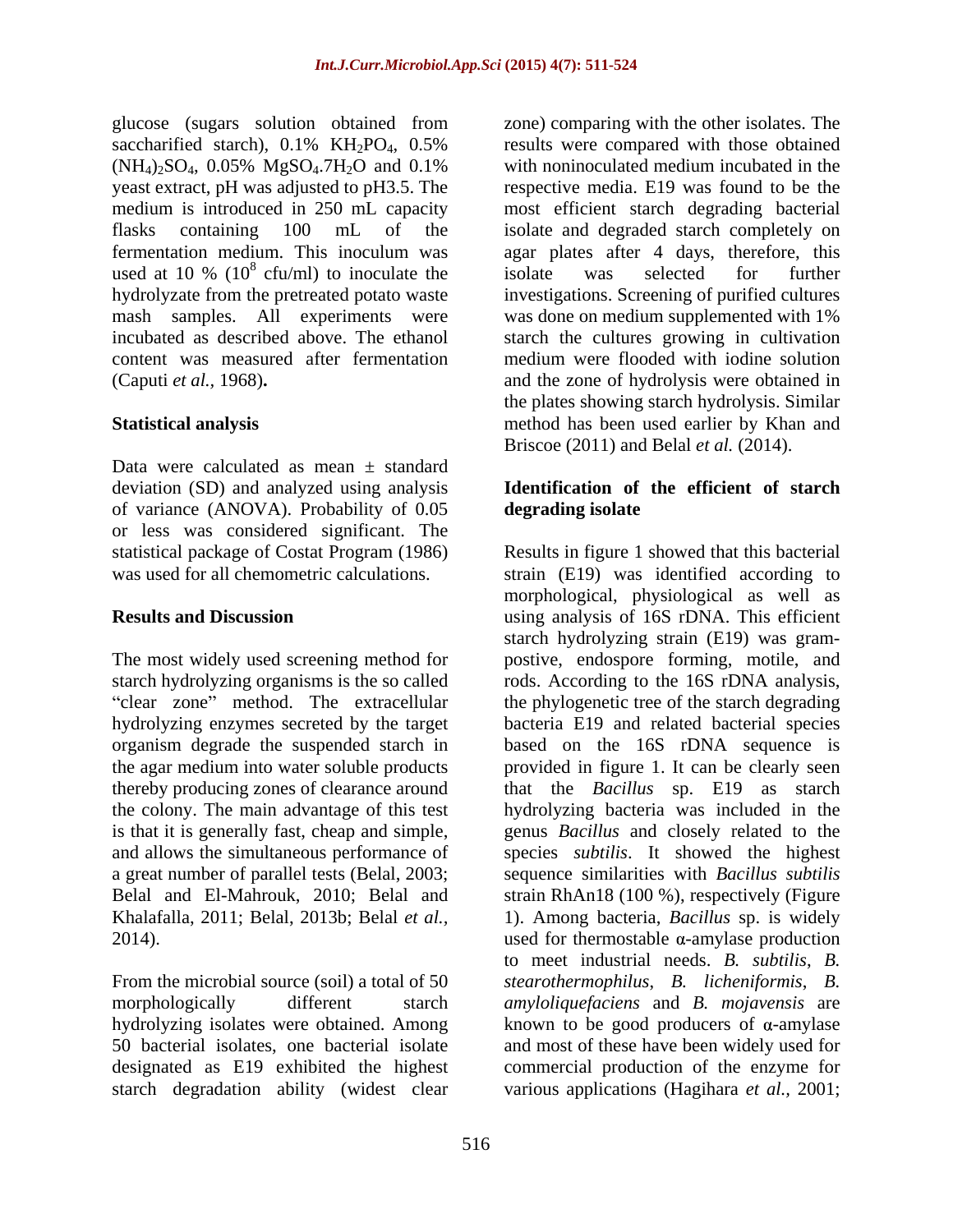Jadhav *et al.,* 2013; Belal *et al.,* 2014)**.** This experiments to determine it degradability for

# **Effect of different pH and temperature on**  *B. subtilis* **biomass and its amylase**

The influence of pH on *B. subtilis* growth and its amylase production in solid state is shown in table 1. The optimum pH value  $\cdot$  different inoculum sizes were used for B. at pH 6.5 before subsequently decreasing at inoculum concentration. The best inoculum pH7, 7.5 and 8. The degradation efficiency of *B*. *subtilis* was compared across a wide biomass and its amylase activity (U/ml/min) the pH of the medium is one of the main production at inoculum concentration 25%

The effect of different temperatures on *B. subtilis* growth and its amylase activity But in this particular case, rapid growth of (U/ml/min) in SSF of potato waste powder the isolate could have caused the inoculum (U/ml/min) in SSF of potato waste powder at pH 6.5 is shown in table 2. Degradation of potato waste powder occurred at 20, 30 and 40 °C. The highest bacterial biomass and amylase production was achieved at 30°C and least bacterial growth and amylase production at 20 and 40°C, respectively. A decrease or increase in incubation A series of experiments were carried out to temperature caused a decrease in enzyme production by *Bacillus subtilis*. The results

strain was used in the subsequent controlincubated in the respective media. potato waste powder under solid state organism to survive a range of temperatures, fermentation. The starch potato waste mash a feature yet to be investigated since the content was 19.8%. effect of temperature on amylase production were compared with those obtained with This could be attributed to the ability of the is related to the growth of the microbial strain (Belal *et al.,* 2014)**.**

# **production Effect of the inoculum size and incubation period on** *B. subtilis* **growth and its amylase production**

fermentation (SSF) of potato waste powder Varying responses were obtained when for *B. subtilis* growth and potato waste *subtilis* growth and its amylase production in powder degradation was found to be 6.5. For SSF of potato waste powder (Table 3). *B.*  pH, enzyme activity increased from its *subtilis* growth and it amylase activity lowest value at pH 6 to reach its maximum increased gradually from 5% till 20% of *B. subtilis* was compared across a wide exhibited also that no relationship between range of pH (6–8). The highest *B. subtilis* increasing inoculum size and amylase with were achieved at pH 6.5. Nevertheless, increased with decreasing in its amylase parameters which affect enzyme yields and this may be due to the starch content in because pH changes can affect the stability potato waste powder was degraded of amylases in the medium**.** Most of the completely. The results were compared with starch degrading bacterial strain revealed a those obtained with control medium pH range between 6.0 and 7.0 for normal incubated in the respective media. Our growth and enzyme activity (Gupta *et al.,* resultsare in agreement with Saxena and 2003; Belal *et al.,* 2014). Singh (2011). Bayasl *et al.* (2008) have also different inoculum sizes were used for *B.*  inoculum concentration. The best inoculum size was 20%. The obtained results production, where the *B. subtilis* biomass production at inoculum concentration 25% reported 20% inoculum size as optimum in SSF of wheat bran in amylase production. But in this particular case, rapid growth of the isolate could have caused the inoculum to increase rapidly, thereby causing the availability of substrate to become the limiting factor in enzyme production instead of the varying inoculum level (Aullybux and Puchooa, 2013).

> study the behaviour for *B. subtilis* growth and its amylase production in SSF of potato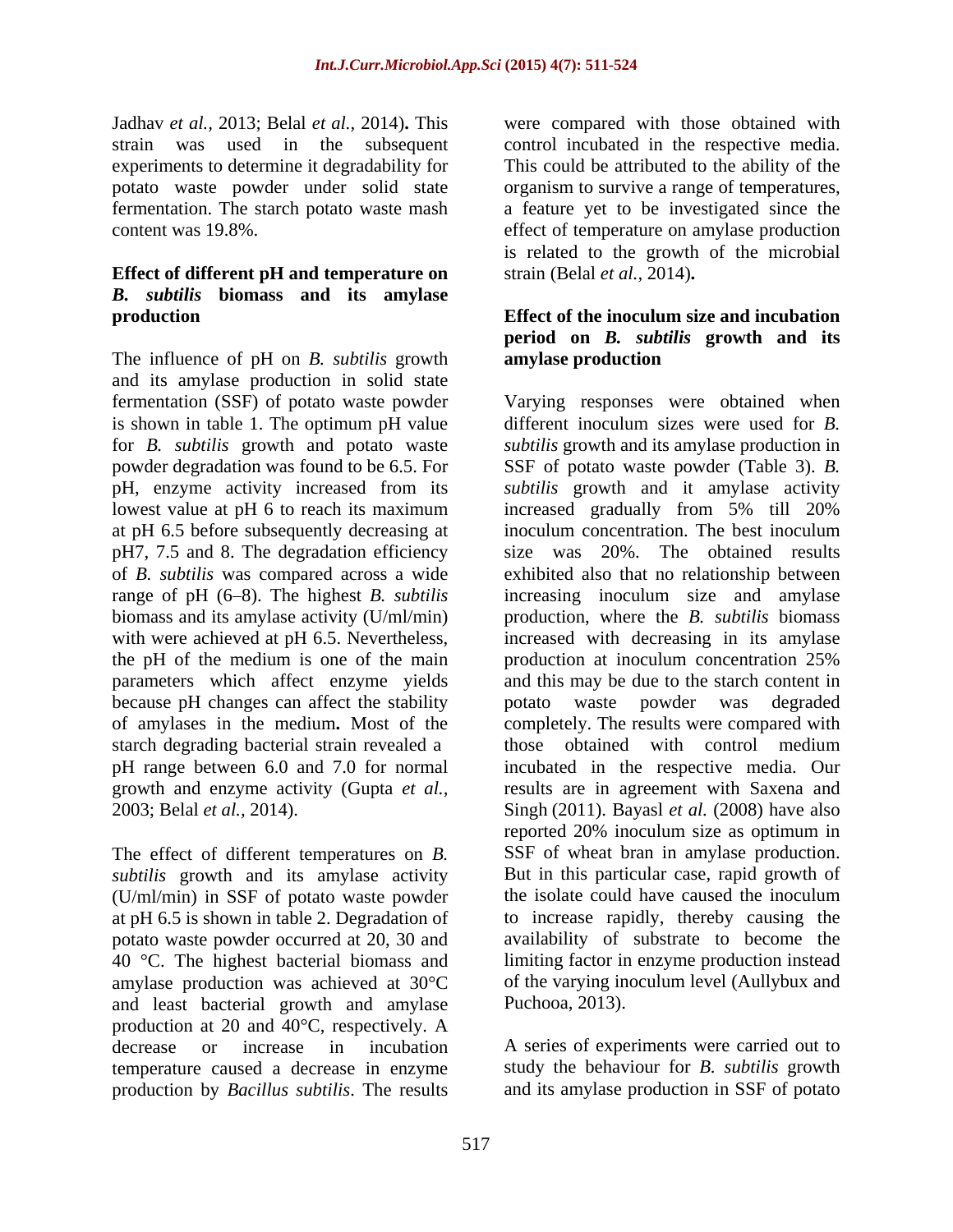waste powder. Results in figure 2 show a *subtilis* amylase was selected to optimize of maximum of growth was obtained after 4 bioethanol production from potato waste days. The obtained results showed also that powder in the present study. The reducing the amylase formation started when the sugars were 0.22% in noninoculated organism grew on the medium. The highest of amylase activity exhibited after 4 days in noninoculated medium recoded 0%. from cultivation and after that the amylase There are some possible reasons for these activity decreased. Amylase excretion differences, including the strain of *S.*  coincided with increase in the specific *cerevisiae* used, biochemical composition of growth rates of the cultures and potato waste wastes powder degradation. The starch content in potato waste flour was degraded completely after 4 days. Enzyme production by *B. subtilis* is directly correlated to the **Effect of incubation period on bioethanol** time period of incubation. Thus optimum **production from hydrolyzate potato waste**  time of enzyme synthesis was to be 4 days after inoculation and this may be due to the solid state fermentation technique increased the growth phase time of *B. subtilis*. The results were compared with those obtained maximum ethanol production (8.9%) was with noninoculated medium incubated in the obtained after 3 days of incubation (Table respective media. The abiotic loss in control 5). The ethanol production increased treatment was 0.21%. Optimization of gradually till the third day and after that it culture conditions is very important for decreased. maximum microbial growth and enzyme production by microbial strains and is a growth of yeast. Our results, is similar with prime step in fermentation technology Afifi *et al.* (2011) and Belal *et al.* (2014),

# **Bioethanol production from potato waste powder hydrolyzate by** *Saccharomyces*

Results in table 4 exhibited that the obtained powder pretreatment with *B. subtilis* and *B. subtilis* amylase. The individual treatment of The maximum ethanol concentration was powder substrate was degraded with a fixed enzyme concentration. Therefore, crude *B.* 

medium due to abiotic loss. The bioethanol the substrate, fermentation system and the condition under which the fermentation took place (Chen *et al.,* 2007).

# **powder by** *S. cerevisiae*

(Kathiresan and Manivannan, 2006**).** they reported that maximum ethanol The concentration of ethanol increased with the increase of fermentation time. The The reduction of ethanol production may be due to the toxic effect on concentration was obtained after 72 h.

## *cerevisae* **Effect of inoculum size on bioethanol production**

reducing sugars resulted from potato wastes difference among the inoculum size tested the treatments resulted in high yield of produced by *S. cerevisiae* with inoculum reducing sugars. As shown in table 4, the size of 10 %. Sugar utilization and highest present study showed also that, the general ethanol yield that obtained with an initial trend of potato wastes powder bioconversion inoculum of 10%. Ethanol production was with *B*. *subtilis* amylase was more than the decreased with inoculum size of 15 and general trend by *B. subtilis*. An initial 20%. Afifi *et al.* (2011) produced maximum increasing trend of sugar formation was ethanol from industrial solid potato wastes observed when more of potato wastes when inoculated with 10% (v/w) inoculum The obtained results in table 6 show (5, 10, 15 and 20 %) on ethanol production. The maximum ethanol concentration was size of *S. cerevisiae*.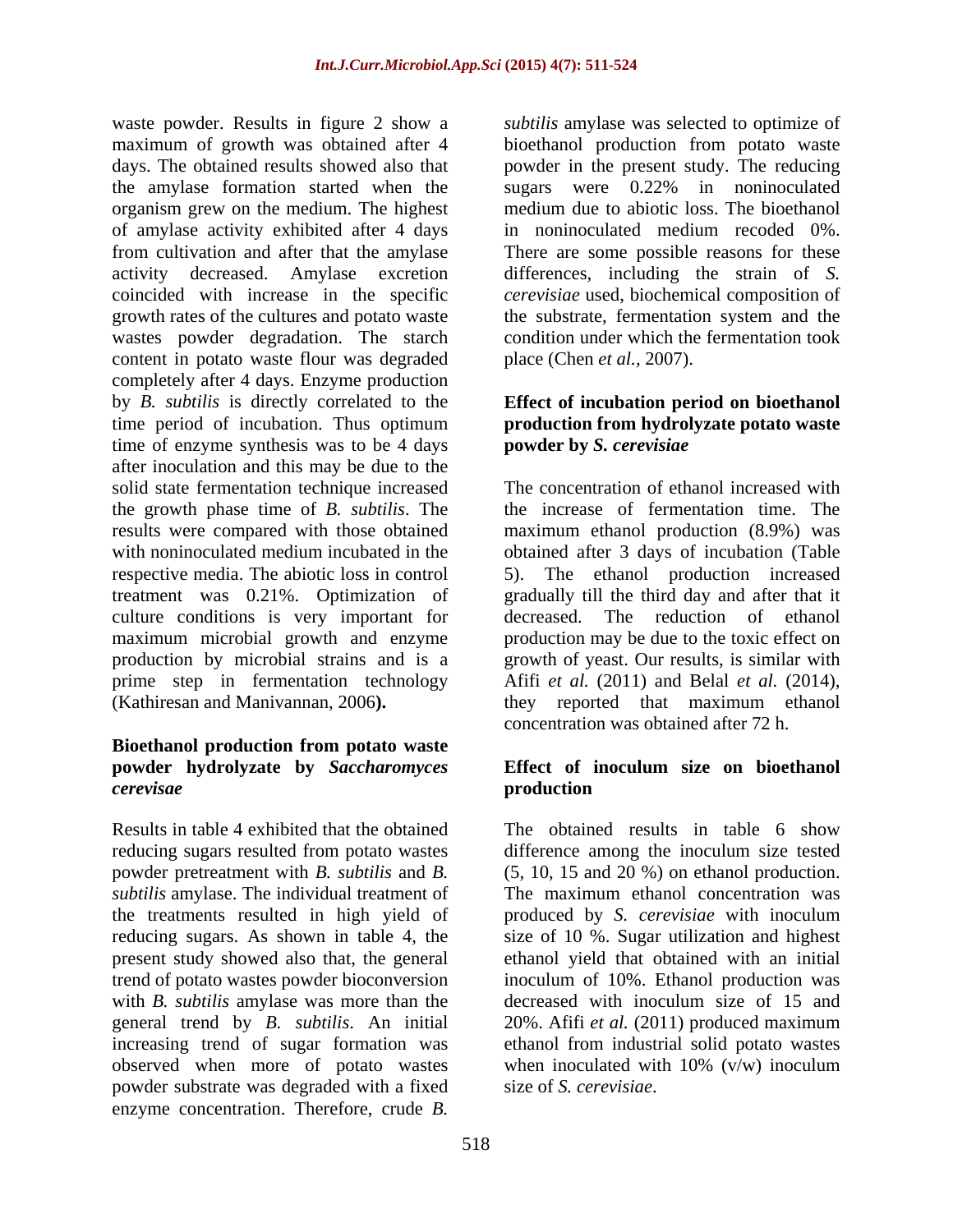| Treatments      | B. subtilis growth and its amylase activity (U/ml/min) at different pH |           |            |           |            |           |            |           |            |          |
|-----------------|------------------------------------------------------------------------|-----------|------------|-----------|------------|-----------|------------|-----------|------------|----------|
|                 |                                                                        | vH6.      |            |           |            |           |            |           |            |          |
|                 | amylase                                                                | Log       | amylase    | Log       | amylase    | Log       | amyiase    | Log       | amylase    | Log      |
|                 | activity                                                               | (cfu/ml)  | activity   | (cfu/ml)  | activity   | (cfu/ml)  | activity   | (cfu/ml)  | activity   | (cfu/ml) |
|                 | (U/ml/min)                                                             |           | (U/ml/min) |           | (U/ml/min) |           | (U/ml/min) |           | (U/ml/min) |          |
| $B.$ subtilis + | $470 \pm$                                                              | $2.9 \pm$ | $1150 \pm$ | $8.9 \pm$ | $870 \pm$  | $6.2 \pm$ | $710 \pm$  | $5.1 \pm$ | $620 \pm$  | $3.9 +$  |
| Potato waste    | 0.12                                                                   | 0.22      | 0.21       | 0.71      | 0.58       |           | 0.61       | 0.51      | 0.11       | 0.24     |
| powder          |                                                                        |           |            |           |            |           |            |           |            |          |
| Potato waste    | $0.0\,$                                                                | $0.0\,$   | 0.0        | $0.0\,$   | $0.0\,$    | $0.0\,$   | $0.0\,$    | $0.0\,$   | $0.0\,$    | $0.0\,$  |
| powder          |                                                                        |           |            |           |            |           |            |           |            |          |
|                 |                                                                        |           |            |           |            |           |            |           |            |          |

# **Table.1** Effect of different pH on *B. subtilis* growth and its amylase production

# **Table.2** Effect of different temperature on *B. subtilis* growth and its amylase

| Treatments             | B. subtilis biomass and amylase activity (U/ml/min) at different<br>temperature $(^{\circ}C)$<br>40 °C<br>$\overline{\mathcal{Q}}$<br>$30^{\circ}$ C<br>∠∪ ≅ |                 |                                   |                 |                                   |                 |  |
|------------------------|--------------------------------------------------------------------------------------------------------------------------------------------------------------|-----------------|-----------------------------------|-----------------|-----------------------------------|-----------------|--|
|                        |                                                                                                                                                              |                 |                                   |                 |                                   |                 |  |
|                        | Amylase<br>activity<br>(U/ml/min)                                                                                                                            | Log<br>(cfu/ml) | Amylase<br>activity<br>(U/ml/min) | Log<br>(cfu/ml) | Amylase<br>activity<br>(U/ml/min) | Log<br>(cfu/ml) |  |
| $B.$ subtilis +        | $510 \pm$                                                                                                                                                    | $4.2 \pm$       | $1280 \pm$                        | $10.2 \pm$      | $270 \pm$                         | $3.8 \pm$       |  |
| Potato waste<br>powder | 0.33                                                                                                                                                         | 0.31            | 0.21                              | 0.33            | 0.22                              | 0.31            |  |
| Potato waste<br>powder | $0.0\,$                                                                                                                                                      | $0.0\,$         | $\Omega$                          | $0.0\,$         | 0.0                               | $0.0\,$         |  |

# **Table.3** Effect of the inoculum size on *B. subtilis* growth and its amylase production

| Treatments   |          |                          | B. subtilis biomass and amylase activity $(U/ml/min)$ at different inoculum size $(\%)$ |                 |                                             |                             |      |            |                       |
|--------------|----------|--------------------------|-----------------------------------------------------------------------------------------|-----------------|---------------------------------------------|-----------------------------|------|------------|-----------------------|
|              |          |                          | 10%                                                                                     |                 | $5\%$                                       |                             |      | 250%       |                       |
|              | Amylas   | LO <sub>2</sub>          | Amvias                                                                                  | LO <sub>2</sub> | – Amvlas                                    | $\sim$ Amylas $\sim$<br>Log |      | Log Amylas |                       |
|              |          | t CT L                   |                                                                                         |                 | (cfu                                        |                             | сни  |            |                       |
|              | activity |                          | activity                                                                                | ml)             | activity   ml) activity   ml) activity   ml |                             |      |            |                       |
|              | (U/ml)   |                          | (U/ml)                                                                                  |                 | (U/ml)                                      | (U/ml/                      |      | (U/ml/     |                       |
|              | min)     |                          |                                                                                         |                 | min)                                        |                             |      | min        |                       |
| B. subtilis  | 620      | $\overline{\phantom{a}}$ | 890                                                                                     | 8.8             | 1190                                        | 1610<br>9.9                 | IV.4 | 1260       |                       |
| - Potato     |          |                          |                                                                                         |                 |                                             |                             |      |            |                       |
| waste powder | 0.22     |                          | 0.2                                                                                     | 0.71            | 0.41<br>0.11                                | 0.33                        | 0.22 | 0.61       | $\bigcap$ $\subset$ 1 |
| Potato waste | $0.0\,$  | 0.0                      | $\overline{0.0}$                                                                        | $\Omega$        | $0.0\,$                                     | 0.0<br>$0.0\,$              | 0.0  | 0.0        | 0.0                   |
| powder       |          |                          |                                                                                         |                 |                                             |                             |      |            |                       |
|              |          |                          |                                                                                         |                 |                                             |                             |      |            |                       |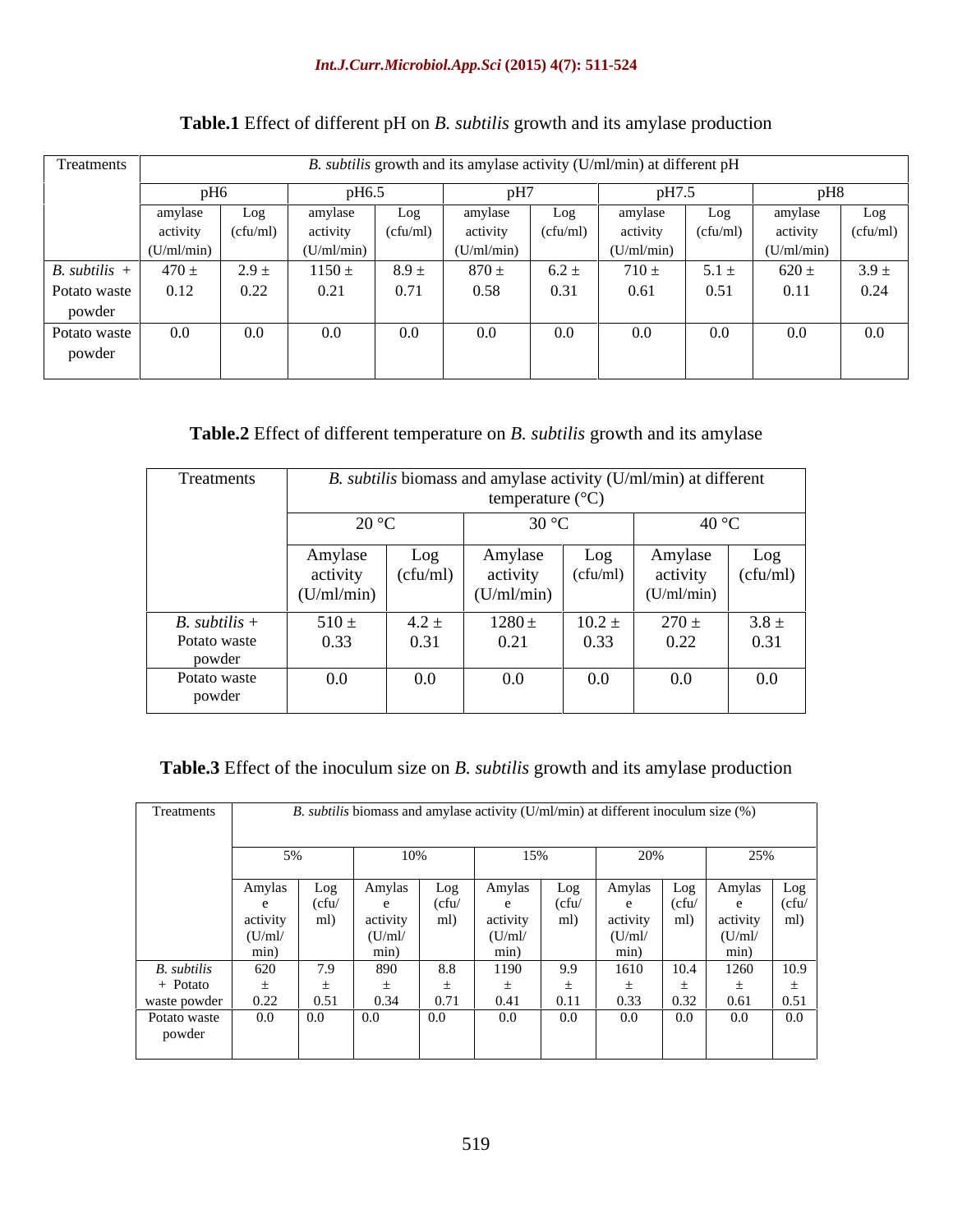| <b>Table.4</b> Bioethanol production from potato waste powder hydrolyzate                                                         |  |
|-----------------------------------------------------------------------------------------------------------------------------------|--|
| $\mu$ , <i>subtilis</i> amylase) fermented by $\lambda$<br>'. cerevisae<br>subti<br>( hv<br>$\sim$ 110 $\sigma$ 111.<br>. D. CC/C |  |

| $\mathcal{B}_{\mathcal{A}}$ subtilis and its amylase |                 | Reducing sugars and ethanol production by S. cerevisae |
|------------------------------------------------------|-----------------|--------------------------------------------------------|
|                                                      | B. subtilis     | <i>B. subtilis</i> amylase                             |
| Reducing sugars<br>and ethanol                       |                 |                                                        |
| Reducing sugars (w/v)                                | $17.6 \pm 0.41$ | $18.4 \pm 0.11$                                        |
| Ethanol $(v/v)$                                      | $8.3 \pm 0.33$  | $8.9 \pm 0.21$                                         |

**Table.5** Effect of incubation period on bioethanol production from pretreated potato wastes powder by *B. subtilis* amylase

| Reducing sugars and | Bioethanol production at different incubation |                               |            |                           |            |  |  |  |
|---------------------|-----------------------------------------------|-------------------------------|------------|---------------------------|------------|--|--|--|
| incubation period   | period and reducing sugars (18.4 w/v)         |                               |            |                           |            |  |  |  |
|                     | Incubation period (day)                       |                               |            |                           |            |  |  |  |
| Ethanol             |                                               |                               |            |                           |            |  |  |  |
| Ethanol (%)         | $3.1 \pm$                                     | $6.4 \pm$                     | $9.01 \pm$ | $4.6 \pm$                 | $2.32 \pm$ |  |  |  |
|                     | $\sim$ $\sim$ $\sim$<br>U.Z.                  | 0.43                          | 0.13       | $\mathsf{U}.\mathsf{U}$ . | 0.3        |  |  |  |
| Control (untreated) |                                               | $\mathbf{v} \cdot \mathbf{v}$ | $0.0\,$    | 0.0                       | $0.0\,$    |  |  |  |

**Table.6** Effect of inoculum size on bioethanol production from hydrolyzate potato waste powder by *S. cerevisiae*

| Reducing sugars     | Bioethanol production with inoculum size and |                      |                                |                  |  |  |  |  |  |
|---------------------|----------------------------------------------|----------------------|--------------------------------|------------------|--|--|--|--|--|
| and inoculum size   | reducing sugars $(18.4 \text{ w/v})$         |                      |                                |                  |  |  |  |  |  |
|                     |                                              | Inoculum size $(\%)$ |                                |                  |  |  |  |  |  |
| Ethanol             |                                              | $\left( \right)$     |                                | $\Delta$ c<br>ZU |  |  |  |  |  |
| Ethanol $(\% )$     | $5.2 \pm 0.27$<br>. ، ۲۰                     |                      | $ 8.9 \pm 0.12  6.6 \pm 0.45 $ | $6.2 \pm 0.51$   |  |  |  |  |  |
| Control (untreated) | ΛΛ.<br>V.V                                   | $0.0\,$              | $0.0\,$                        | $0.0\,$          |  |  |  |  |  |

**Table.7** Effect of pH on bioethanol production from hydrolyzate solid potato waste by *S. cerevisiae*

| Reducing sugars     |           |                               |                   |                      |           |           | % Bioethanol production at different pH and reducing sugars |
|---------------------|-----------|-------------------------------|-------------------|----------------------|-----------|-----------|-------------------------------------------------------------|
| and pH              |           |                               |                   | $(18.4 \text{ w/v})$ |           |           |                                                             |
|                     |           |                               |                   |                      |           |           |                                                             |
| Ethanol             |           |                               |                   |                      |           | 0.5       |                                                             |
| % Ethanol           | $5.6 \pm$ |                               | $9 \pm 4.5 \pm 1$ | $4.1 \pm$            | $3.4 \pm$ | $2.4 \pm$ | $1.9 \pm$                                                   |
|                     | 0.31      | $\mathbf{v} \cdot \mathbf{r}$ | 0.22              | 0.24                 | 0.41      | 0.33      | 0.12                                                        |
| Control (untreated) | $0.0\,$   | $0.0\,$                       | $0.0\,$           | $0.0\,$              | 0.0       | $0.0\,$   | $0.0\,$                                                     |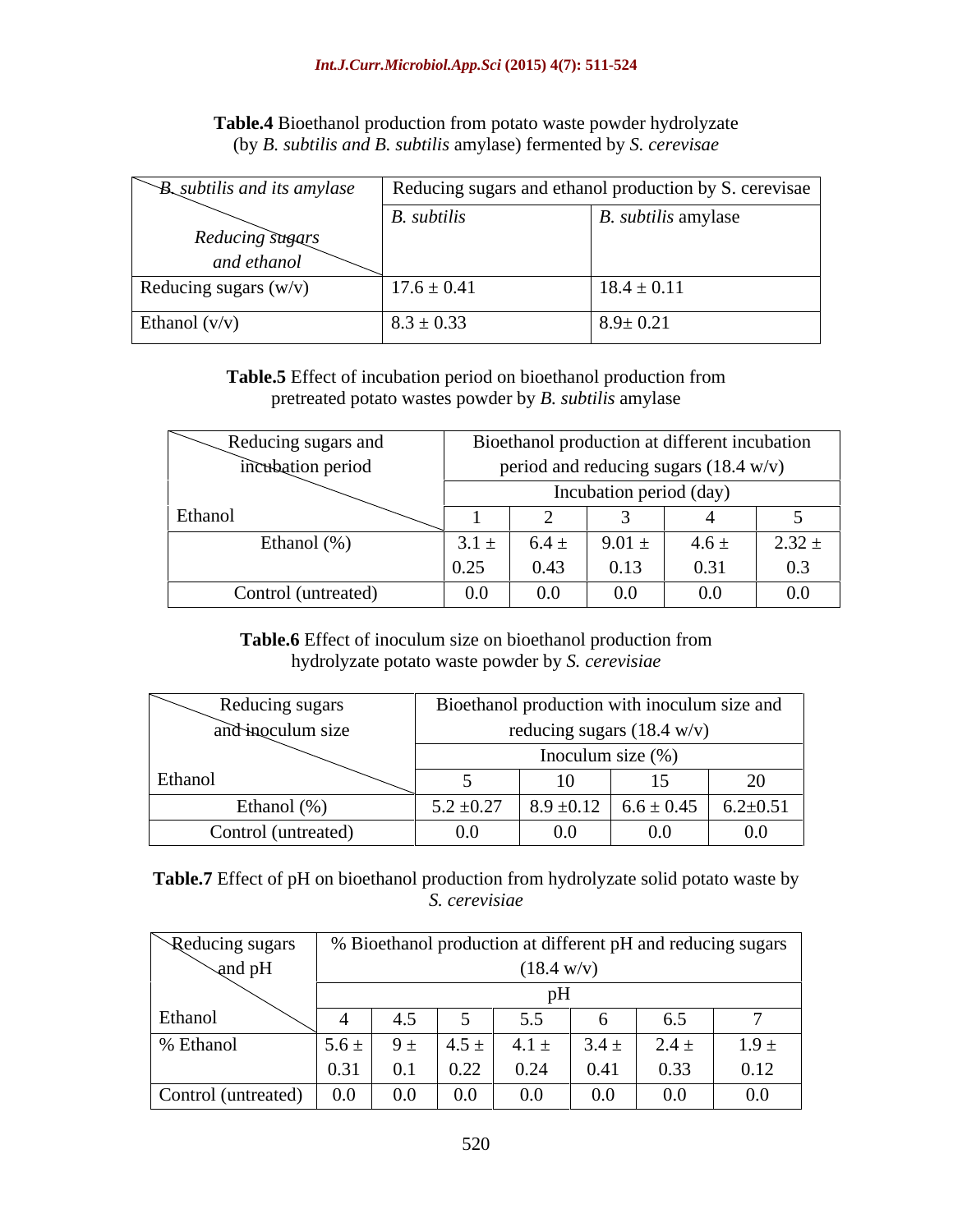**Table.8** Effect of temperature on bioethanol production from hydrolyzate potato waste powder by *S. cerevisiae*

|                     | Reducing sugars |                                      | % Bioethanol production at different temperature and |                |  |  |  |  |
|---------------------|-----------------|--------------------------------------|------------------------------------------------------|----------------|--|--|--|--|
|                     | and temperature | reducing sugars $(18.4 \text{ w/v})$ |                                                      |                |  |  |  |  |
|                     |                 |                                      | Temperature $(^{\circ}C)$                            |                |  |  |  |  |
| Ethanol             |                 | $\sim$<br>20                         |                                                      |                |  |  |  |  |
| % Ethanol           |                 | $4.1 \pm 0.31$                       | $9.01 \pm 0.11$                                      | $3.2 \pm 0.22$ |  |  |  |  |
| Control (untreated) |                 | 0.0                                  | $0.0\,$                                              | $0.0\,$        |  |  |  |  |

**Figure.1** Phylogenetic tree showing the diversity of bacterial 16 S gene sequences from *Bacillus subtilis*  (E19). Phylogenetic trees were generated using parsimony, neighbor-joining and maximum likelihood analysis. The scale bar represents 0.025 substitutions per nucleotide position





**Figure.2** Effect of incubation period on *B. subtilis* growth and its amylase production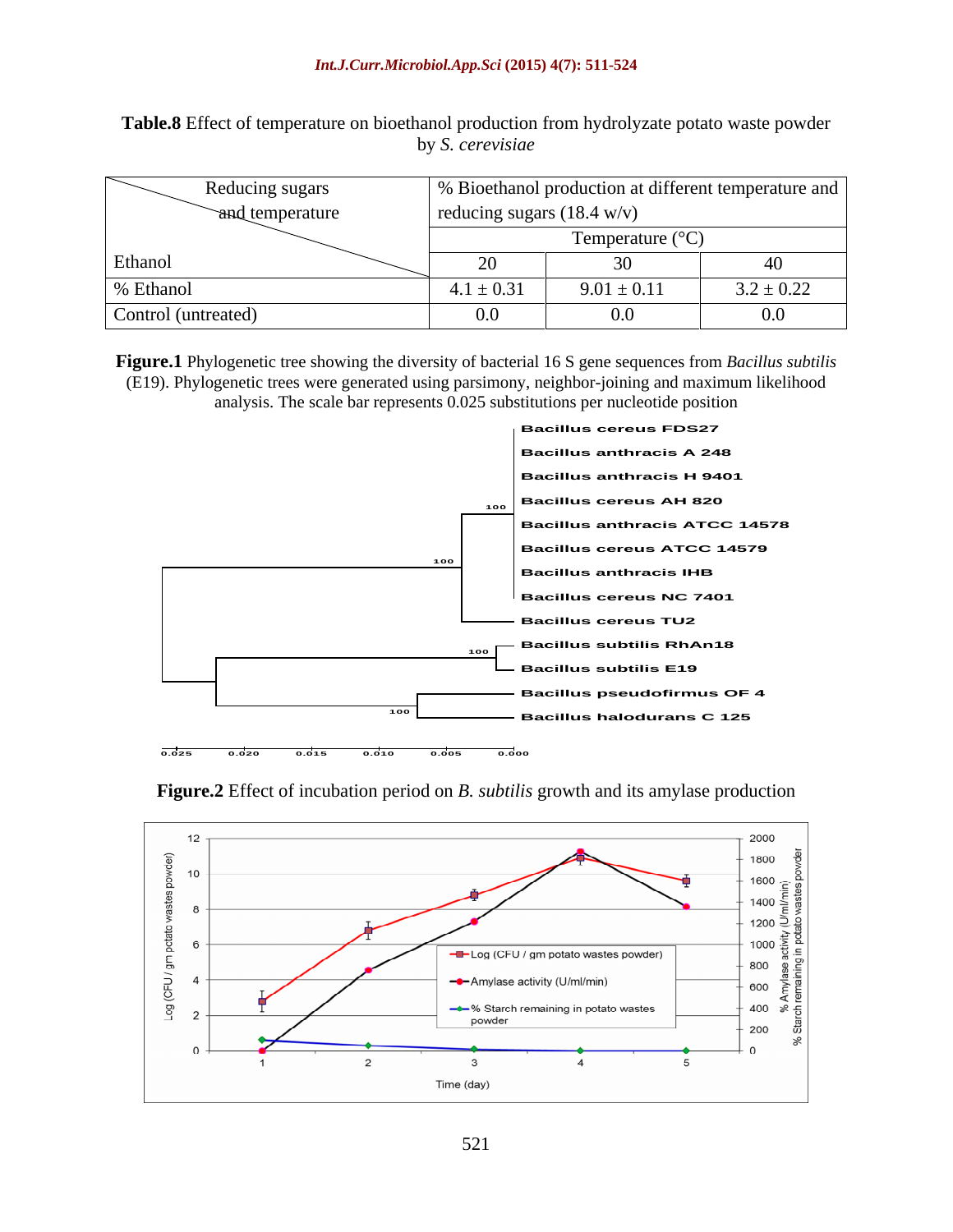# **Effect of pH and temperature on bioethanol production from hydrolyzate**

The influence of pH on bioethanol produce cheap clean energy and reduce the production from hydrolyzate solid potato environmental pollution which caused by waste (reducing sugars) is shown in table 7. starch waste. Generally, the optimum pH was 4.5 for bioethanol production by *S. cerevisiae*. The maximum of bioethanol production was recorded at pH4.5 and decreased marginally above this value. Bioethanol production was **Production** of bio-ethanol from at quite wide pH range (from 4 to 7). Pectobacterium carotovorum Therefore, it can expect that pH is one of the most important factors for bioethanol production by *S. cerevisiae*. Roukas (1994) studied the effect of pH on ethanol production from carob pod by *S. cerevisiae* and found that the maximum ethanol by potato wastes to ethanol by solid concentration, ethanol yield, and state fermentation. *Res. J. Agric.* fermentation efficiency were obtained at pH Biol. Sci., 7(1): 126–134.

The effect of different temperatures on bioethanol production is shown in table 8. A temperature 30 °C appears to be the optimum for bioethanol production. The ethanol yield decreased at temperature values lower or higher than 30 °C. The ethanol concentration increased with the from Mauritian Soils. Brit. Microb. increase in fermentation temperature from  $Res_{s} J_{s}$ ,  $3(4): 478-491$ . increase in fermentation temperature from<br>
20 to 30  $^{\circ}$ C and decreased gradually<br>
20 Raysal Z Hvar F Dogru between 30 and 40 °C. This is in agreement with work reported by other workers **(**Arifa *et al.,* 2010 and Belal *et al.,* 2014).

According to the results, it could be concluded that potato can be an attractive from rice straw residues. Braz. J. feedstock for the bioethanol production, *Microb.*, 44(1): 225–234. especially in Egypt, where waste potato byproducts are obtained from potato cultivars and also due to poor storage facility. Bioconversion offers a cheap and safe method of not only disposing the starchy  $690$ . wastes by solid state fermentation (SSF) of

**solid potato waste by** *S. cerevisiae* such as reducing sugars that could be used conditions, but also it has the potential to convert starchy wastes into usable forms for ethanol production. These results help to starch waste.

# **References**

- Adarsha, R., Asha, D.L., Balaji, R.R. 2010. Production of bio-ethanol from *Pectobacterium carotovorum* induced soft rotten potatoes. *Afr. J. Microbiol. Res.,* 4(12): 1340–1342.
- Afifi, M.M., Abd El-Ghany, T.M., Al Abboud, M.A., Taha, T.M., Ghaleb, K.E. 2011. Biorefinery of industrial potato wastes to ethanol by solid *Biol. Sci.,* 7(1): 126–134.
- 4.5. Arifa, T., Aftab, M., Farasat, T. 2010. Effect of cultural conditions on ethanol production by locally isolated *Saccharomyces cereviviae* BIO-07. *J. App. Pharm.,* 3(2): 72–78.
	- Aullybux, A.A., Puchooa, D. 2013.  $\alpha$ -Amylase Production on Low-Cost Substrates by *Naxibacter* sp. isolated from Mauritian Soils. *Brit. Microb. Res. J.,* 3(4): 478–491.
	- Baysal, Z., Uyar, F., Dogru, M., Alkan, H. 2008. Production of extracellular alkaline  $\alpha$  amylase by SSF with a newly isolated *Bacillus* sp. *Prep. Biochem. Biotechnol., 38: 184-190.*
	- Belal, E.B. 2013a. Bioethanol production from rice straw residues. *Braz. J. Microb.,* 44(1): 225–234.
	- Belal, E.B. 2013b. Biodegradation of aliphatic - aromatic copolyester under thermophilic conditions. Res. *J. Environ. Earth Sci.,* 5(11): 677 690.
- potato wastes powder under optimum Belal, E.B., El-Khateeb, N.M., Teiba, I.I., Elzahabi, H.M. 2014. Bioethanol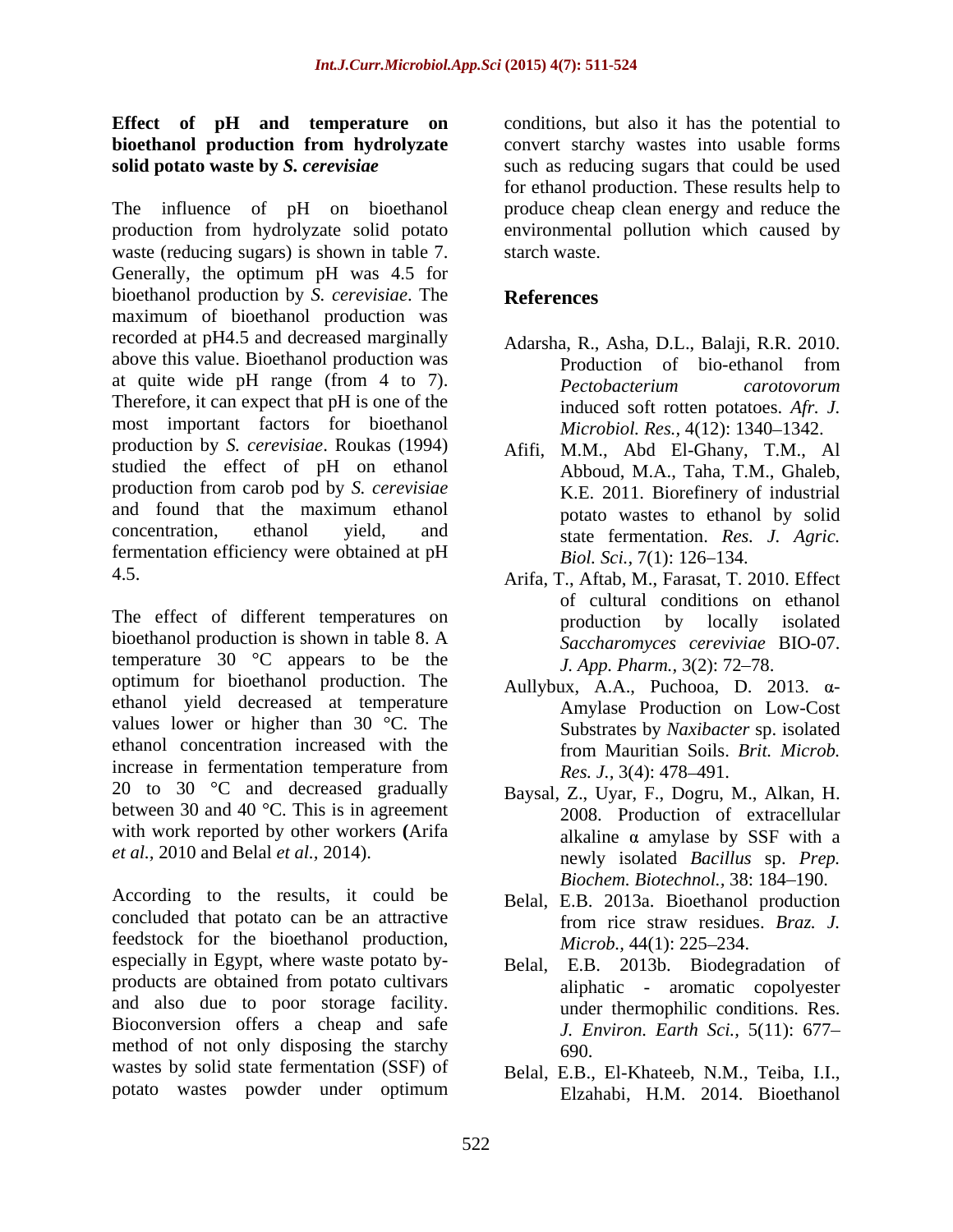*Egypt. J. plant Prot. Res.,* 2(4):

- residues for its use as growing
- Belal, E.B., Khalafalla, M.M.E. 2011. *niloticus*. *Afr. J. Microbiol. Res.,*
- Belal, E.B.A. 2003. Investigation on the
- ethanol in wine. *Am. J. Enol. Vitic.*
- Chen, H.Z., Xu, J., Li, Z.H. 2007. simultaneous saccharification and  $App. Sci., 2(11): 410-414.$
- Claudio, T. S., Whitney, A.M., Mayer, *fellutanum* isolated from mangrove L.W., Morey, R., Steigerwalt, A., *filutanum* isolated from mangrove changes by the control of the change of the change of the change control of the Boras, A., Weyant, R.S., Popovic T.
- Costat Program 1986. Version 2, Cohort Software, Minneapolis, MN, USA. 2(3): 37–46.
- 5253 5260.
- production from solid Potato Wastes. Fadel, M. 2000. Alcohol production from 2314 5951. *J. Microbiol.,* 35(3): 273 287. potato industry starchy waste. *Egypt.*
- Belal, E.B., El-Mahrouk**,** M.E. 2010. Solid FAO (Food and Agriculture Organization of state fermentation of rice straw the United Nations) 2014. Crop the United Nations) 2014. Crop Production, Egypt, 2011 data.
	- medium in ornamental nurseries. Grassi, G. 1999. Modern bioenergy in the Acta Astronautica, 67: 1081–1089. **European Union renewable energy**, 16: 985–990.
	- Biodegradation of *Panicum repens* Gupta, R., Gigras, P., Mohapatra, H., residues by *Pleurotus ostreatus* for Goswami, V.K., Chauhan, B. 2003. its use as a non conventional feedstuff in diets of *Oreochromis*  biotechnological perspective. *Proc.*   $Microbial$   $\alpha$ -amylases: a *Biochem.,* 38:1599–616.
- 5(19): 3038 3050. Hagihara, H., Igarashi, K., Hayashi, Y., biodegradation of polyesters by Ozaki, K., Kawai S., Ho, S. 2001. isolated mesophilic microbes. Novel  $\alpha$  amylase that is highly Dissertation, Technical University resistant to chelating reagents and Braunschweig, Germany. The chemical oxidents from the Caputi, A.J., Ueda, M., Brown, T. 1968. Spectrophotometric determination of KSM.K.38. Appl. Environ. Endo, K., Ikawa-Kitayama, K., chemical oxidants from the alkaliphilic *Bacillus* isolate KSM.K.38. *Appl. Environ. Microbiol.,* 67: 1744–1750.
	- 19:160 165. Jadhav, S.A., Kataria, P.K., Bhise, K.K., Temperature cycling to improve the production from potato and banana ethanol production with solid-state peel waste. *Int. J. Curr. Microbiol.* Chougule S.A. 2013. Amylase production from potato and banana *App. Sci.,* 2(11): 410–414.
	- fermentation. *Appl. Biochem*. Kathiresan, K., Manivannan, S. 2006. α-*Microbiol.,* 43: 57 60. Amylase production by *Penicillium*  L.W., Morey, R., Steigerwalt, A., rhizosphere soil. *Afr. J. Biotech., fellutanum* isolated from mangrove  $5(10): 829 - 832.$
	- 2002. Sequencing of 16S rRNA Khan, A.J., Briscoe, S. 2011. A study on Gene: A Rapid Tool for **partial** purification and Identification of *Bacillus anthracis*. *Emerg. Infect. Dis.,* 8(10): 1117 1123. *megaterium* by state fermentation. partial purification and characterization of extracellular alkaline amylases from *Bacillus Intern. J. Appl. Biol. Pharm. Tech.,*  $2(3)$ : 37–46.
- Duhan, J.S., Kumar, A., Tanwar S.K. 2013. Khan, R.A., Nawaz, A., Ahmed, M., Khan, Bioethanol production from starchy M.R., Azam, F.D.N., Ullah, S., part of tuberous plant (potato) using Sadullah F., Ahmad, A., Shah, M.S., *Saccharomyces cerevisiae* MTCC 170. *Afr. J. Microb. Res.,* 7(46): M.R., Azam, F.D.N., Ullah, S., Khan, N.2012. Production of bioethanol through enzymatic